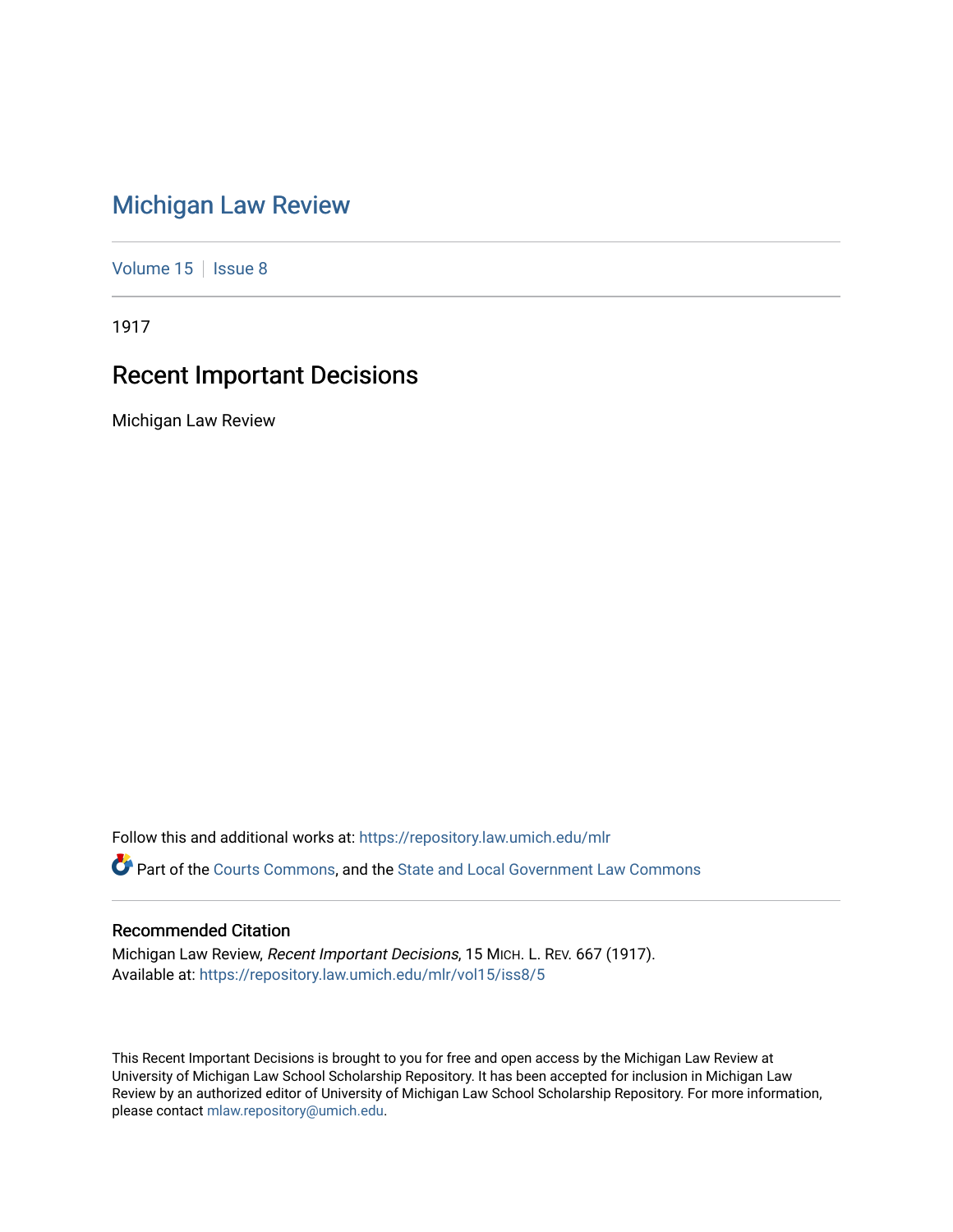## RECENT IMPORTANT DECISIONS

CRIMINAL LAW-DIRECTED VERDICT oF ACQUITTAL-The accused was con victed of crime. Error was assigned upon the refusal of the court to direct a verdict of not guilty. *Held,* that a motion to direct a verdict of acquittal should never be entertained. *People v. Zurek* (Ill. 1917), 115 N. E. 644.

Inasmuch as the court also ruled that the verdict of guilty was not contrary to the evidence, that part of the decision touching upon the policy of directing a verdict of acquittal was probably not necessary to the decision. The point was, however, considered by the court of review and a definite policy of practice was laid down. The great weight of authority supports the doctrine that a court cannot instruct a jury in a criminal case to return a verdict of guilty. See 16 Cor.. L. REv. *594* and note to Ann. Cas. l9I6A 1241. There are a few cases which uphold the opposite view. *Paxton* v. *State,* n4 Ark. 393, 170 S. W. So, Ann. Cas. l9I6A 1239; *People* v. *Worges,*  176 Mich. 685, 142 N. W. noo; *Commonwealth* v. *Brown,* 28 Pa. Sup. Ct. *296.* The Illinois court declared itself in favor of the orthodox rule, and apparently justified its policy of not allowing directed verdicts of acquittal on the ground 1hat a verdict of acquittal should not be directed when a verdict of guilty could not be so directed,—the end sought apparently being a mutuality of remedy as between the state and the defendant. This conclusion, however, does not follow, for courts refuse to direct a verdict of guilty because such action is held to interfere with the accused's right fo a jury trial, while there is no such objection to ordering a verdict of acquittal. Further, a judge can set aside a verdict of guilty when it is contrary to the evidence, and can continue to do so indefinitely, even though he cannot set aside a verdict of acquittal, and it is submitted that a trial court should have the power and duty to direct a verdict of not guilty in the first in-, stance rather than to allow a series of new trials. The theory of mutuality breaks down, even in Illinois, so far as respects the power to set aside a 'erdict, and a corresponding inequality as regards the power to direct a verdict is certainly not unreasonable or anomalous. This view is supported by the authorities. *State* v. *Trove,* l Ind. App. 553, *27* N. E. 878; *State* v. *Brown, 72* N. J. L. 354. 6o Atl. *III7; Murphy* v. *State,* 124 Wis. 635, 102 N. W. 1o87; *People* v. *Ledwon,* 153 N. Y. 10, 46 N. E. 1046.

DIVORCE-CUSTODY OF CHILDREN IN CASE OF DENIAL OF DIVORCE-The plaintiff sued for divorce from her husband on the ground of cruelty. The divorce was denied; but as the parties were not living together, the court gave the plaintiff custody of the three children. The Divorce Statute provided that although decree for separation  $* * *$  be not made the court may make decree for the support of the wife and children. *Held,* that under this statute the court, though denying a divorce to the wife, may award her the custody of the children. *Jacobs v. Jacobs* (Minn. 1917), 161 N. W. 525.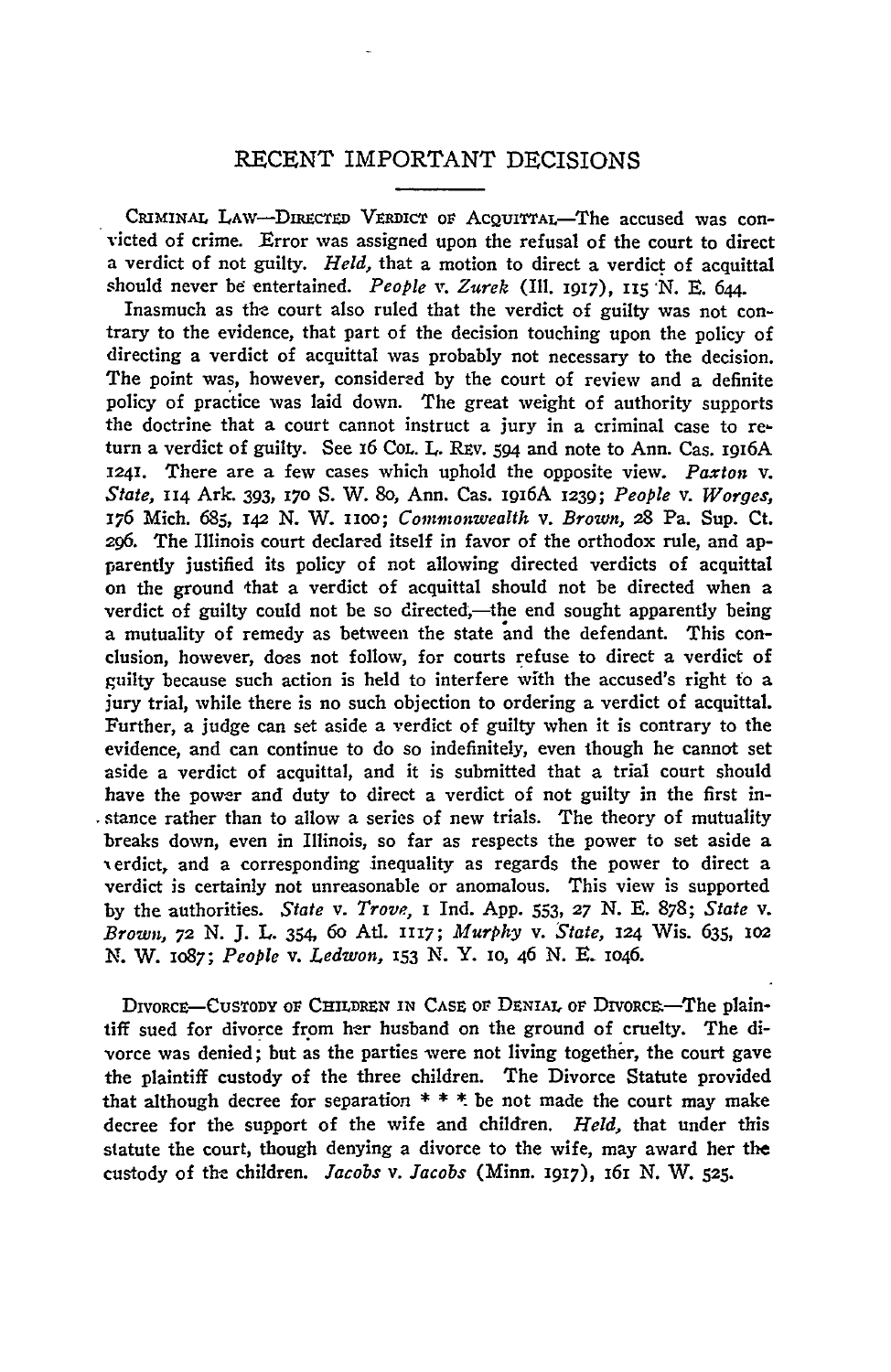The cases are not in accord upon the question decided in the principal case. In some of the states there are statutes dealing with this question and similar to the statute in the principal case and in others there are not. The statute mentioned above was copied from the New York statute, but the New York cases reach a different conclusion. The earlier New York statute did not authorize a granting of custody of the children when there was no decree for divorce and separation, and the court held that the intent of the statute above, passed later, was merely to authorize granting of custody in cases where the wife had statutory grounds sufficient to get a separation but had waived them or condoned the offense. *Davis v. Davis*, 75 N. Y. 221; Atwater v. Atwater, 36 How. Prac. 431; Davis v. Davis, I Hun *444; Do11glas* v. *Df)uglas,* 5 Hun 140; *Robinson* v. *Robinso1i,* 131 N. Y. Supp. 26o. In other states where the statute is similar the right to a decree of custody has been upheld. *Cornelius* v. *Corne'lius,* 31 Ala. 479; *.Tolmson·v. Johnson,* 57 Kan. 343; *in Re .Cooper,* 86 Kan. 573. In' *Anderson*  v. *Anderson,* 124 Cal. 48, maintenance was given a wife for herself and allowance for support of her minor child. But see *Brenot* v. *Brenot,* 102 Cal. 294 Other cases granting custody, where no statute was mentioned are: *\_};noll* v. *Knoll,* II4 La. 703; *Horlon* v. *Horton,* 75 Ark. 22; *Hoskii1s* v. *Hosl:i11s,* 28 Ky. Law Rep. 435. Contra, *Garrett* v. *Garrett,* II4 Ia. 439; *Thomas*  v. *Thomas,* 250 Ill. *354; 'King* v. *King,* 42 Mo. App. 454- It is settled that when the husband and wife have separated and are living apart the court may determine which parent shall have the custody of the children in habeas corpus proceeding. The instant case contains an exhaustive discussion of the authorities and seems to have slightly the weight of authority with it.

EVIDENCE-BLOODHOUNDS.-Appellant was tried and convicted of crime. At the trial testimony as to the conduct of a bloodhound was offered by the state as evidence of the accused's guilt, and was rejected as incompetent and inadmissible. In spite of the ruling, some evidence of this kind was introduced incidentally. in proving other facts. The appellant's requested instruction to the effect that evidence as *to* the bloodhounds' should not be considered in determining his guilt was refused, and later a motion for a new trial was overruled. *Held*, that a new trial should be granted for error in not giving the instruction requested. *Ruse v. State<sup>'</sup>* (Ind. 1917), 115 N. E. 778. . . .

The decision in the principal case, holding that bloodhound evidence is incompetent and inadmissible, is supported by few very recent cases. *Peo*ple v . *. Pfanschmidt,* 262 Ill. 4n, 104 N. E. 8o4, Ann. Cas. 1915A n71; *Stout*  \'. *State,* t74' Ind. 395, 92 N. 'E. 161, Ann. Cas. 1912D 37; *Brott* v. *State,* 70 Neb. 395, 97 N. W. 593, 63 L. R. A. 789. For a discussion of "the competency of the conduct of bloodhounds as evidence in criminal cases" see 2 MICH. L. REV. 402. The great majority of cases are agreed in holding that upon a proper foundation being first laid as to the training, testing, and experience of a dog in trailing human 'beings, evidence is admissible as to his conduct, actions, and doings while following the trial of one accused of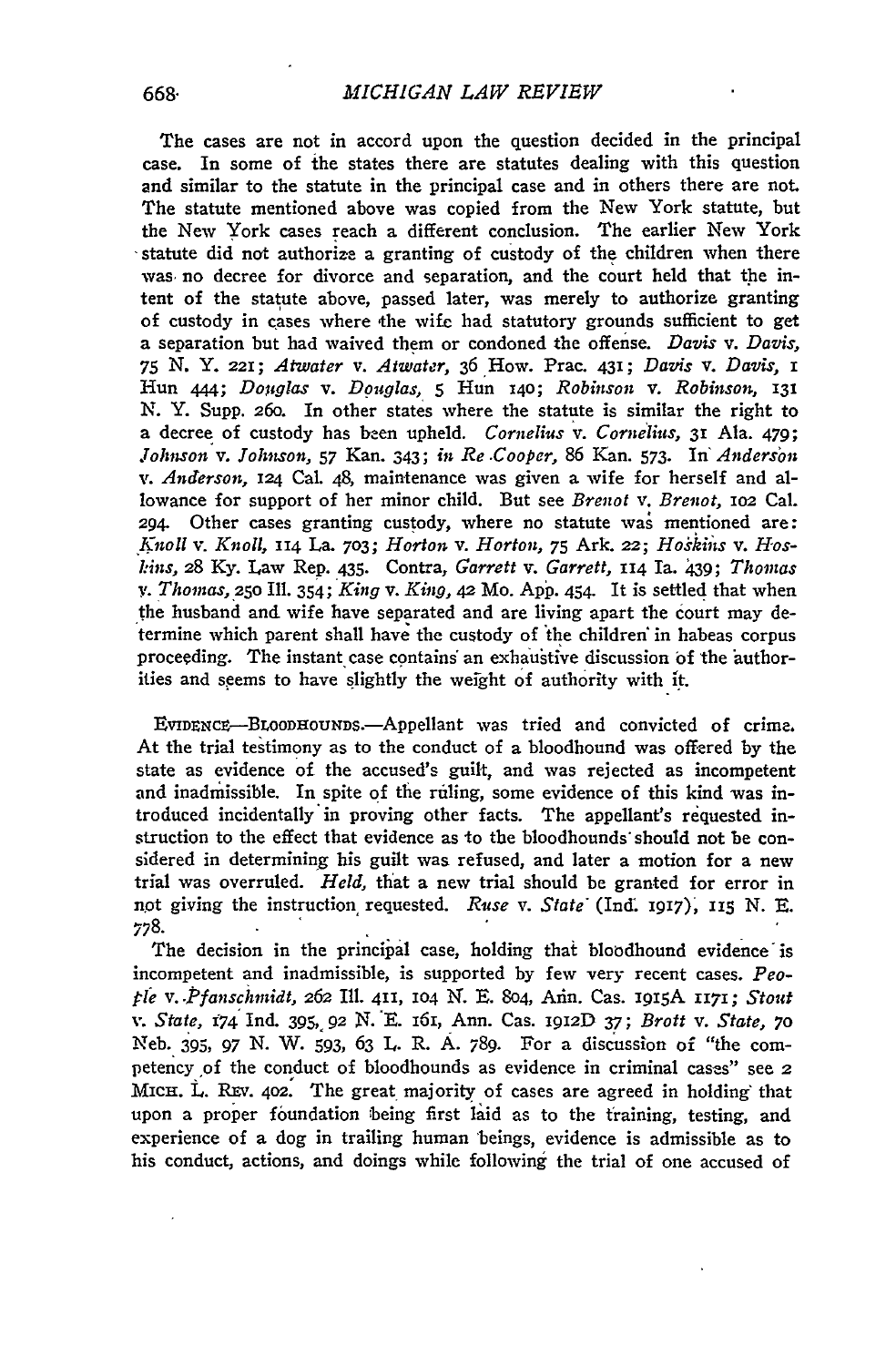crime, the weight of such evidence to be determined by the jury in the light c:.f all the surrounding circumstances. *Pedigo* v. *Commonwealth,* 103 Ky. 41, 44 S. W. 143, 42 L. R. A. 432, 82 Am. St. Rep. 566; *State* v. *Adams,* 85 Kan. 435, u6 Pac. 6o8, 35 L. R. A. N. S. 70; *Carter* v. *State,* 106 Miss. 507, 64 So. 215, 50 L. R. A. N. S. n12; *Hargrove* v. *State,* 147 Ala. 97, 41 So. 592, IO Ann. Cas. n26; *State* v. *Norma11,* 153 N. C. 591, 68 S. E. 917. For a full collection of cases see notes to 42 L. R. A. 432; 35 L. R. A. N. S. 870; Ann. Cas. 1912D 39; Ann. Cas. 1915A 1193. The ruling in the principal case seems indicative of a modern tendency to hold this kind of evidence inadmissible,-at least in northern jurisdictions.

EVIDENCE-EXCLUSION OF TESTIMONY AS TO HOW LIBEL MADE LIBELED PERSON FEEL.--Plaintiff, a minister, sued defendant for a libel contained in defendant's newspaper, calling the plaintiff an "interloper, a meddler, and a spreader of distrust, discontent and sedition." A witness for the plaintiff was asked how this libelous matter seemed to make the plaintiff feel. *Held*, that the answer was properly excluded because it called for the opinion of the witness. *Van Lonkhuyzen v. Daily News Co.* (Mich. 1917), 161 N. W. *979.* 

A search of the authorities discloses that only one jurisdiction, Alabama, follows the instant case. In *McAdory* v, *State,* 59' Ala. *92,* in a prosecution for arson it was held error for a witness *to* state that the defendant "looked downcast," because it was merely a statement of the witness's opinion. To the same effect, in *Johnson* v. *State,* 17 Ala. 618, the court held it error for a witness to say "the prisoner looked serious, although habitually a lively man." In neither case did the courts give satisfactory reasons, but simply called it opinion evidence. Seemingly all the other authorities, for cogent reasons, take the opposite view. In *State* v. *M cK11igllt,* II9 Ia. *79,* 93 N. W. 63, the court held it proper for a witness to testify that the deceased when sick "appeared to be despondent" and "did not seem hopeful," without stating the facts upon which he based his opinion, on the theory that it was mixed fact and opinion. In *State* v. *Bradley,* 64 Vt. 466, 24 Atl. 1053, a witness was permitted to testify that when accused of the crime the defendant "seemed kinder worried," because it is more a statement of a fact . than of an opinion. In *Fritz* v. *Hudson U11io1i Tel. Co,,* 25 Utah 263, 71 Pac. 209, the statement "he looked at me in a disgusted way" just before his accident, was held to be a fact, not an opinion. In *State* v. *Wright,* n2 Ia. 436, 84 N. W. 541, it was held error to exclude the statement that the defendant "looked queer." These statements are of exactly the same character as the answer to the question in the instant case. The question would at most, call for a mixed answer of fact and opinion and it seems, according to the authorities, shouid have been answered. But even admitting that the answer called for an opinion purely, it still should have been admitted. One of the exceptions to the opinion rule allows a layman even to give an opinion where it is practically impossible for the witness to make the jury see and hear what he saw and heard, by reciting the facts without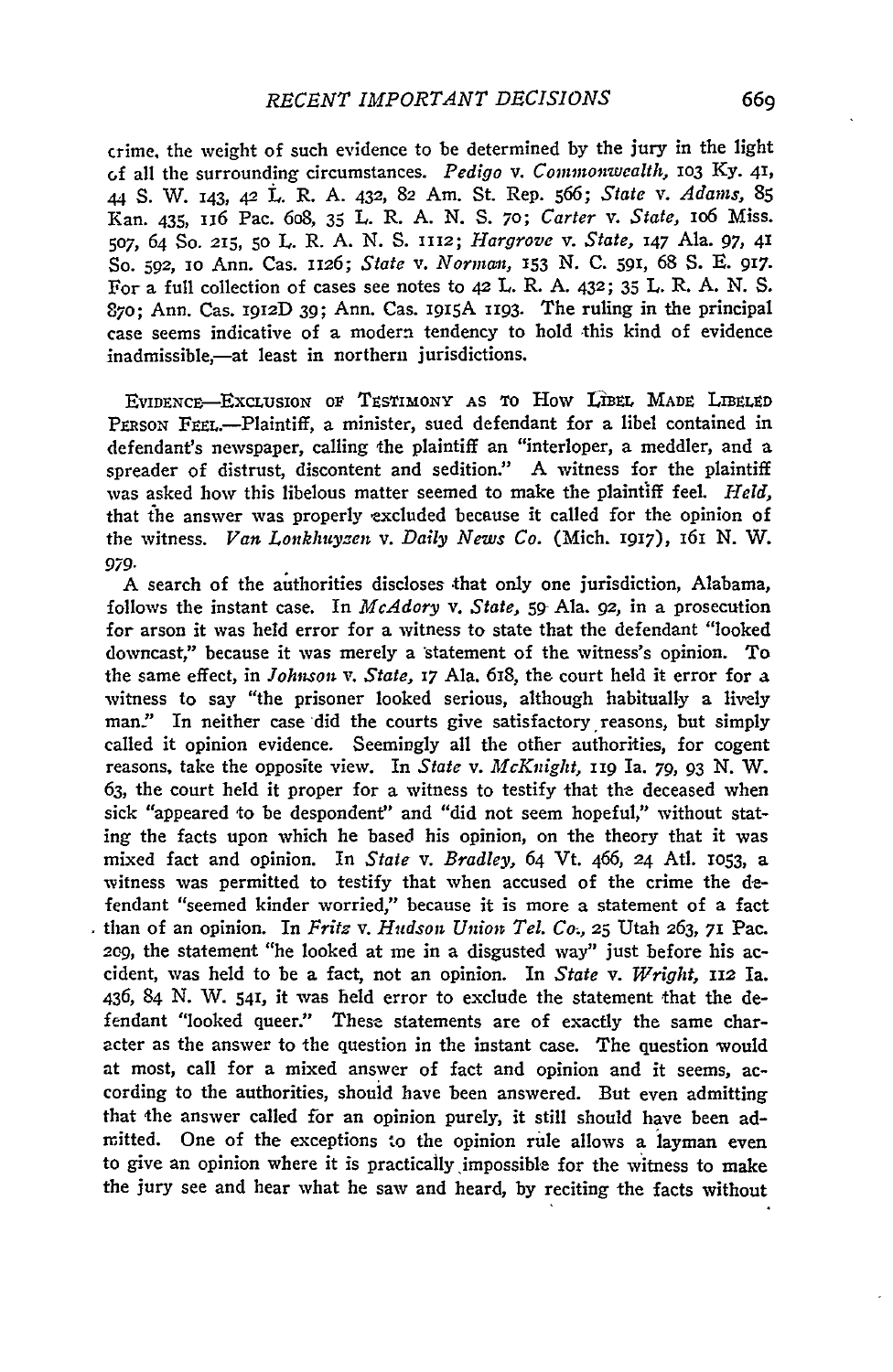giving his opinion. This is precisely such a case. The witness could not describe the appearance of the plaintiff to the jury to show how it made him feel, as· well as he could inform the jury by his own impression from seeing the plaintiff. The exception to the opinion rule should have been applied, and the evidence admitted.

EVIDENCE-EXPERT MEDICAL TESTIMONY BASED ON BOTH OBTECTIVE AND SUBJECTIVE SYMPTOMS.-The plaintiff, a street car conductor, sued the defendant railroad company for personal injuries received by reason of defendant's negligence. Several weeks after the injury plaintiff was examined by a physician for the purpose of qualifying him as an expert witness. The physician based his diagnosis both on physical examination and on the history of the injuries and their causes as related by the plaintiff; and on the trial he was allowed to state his opinion based qn both the objective and the subjective symptoms. *Held*, that the expert opinion formed by the intelligent diagnosis of both the objective symptoms and the history of the case, including the causes of the injuries, were properly admitted, though r.ot part of the res gestae. St. *Louis & S. F. R. Cq. v. McFall* (Okla. 1917), 163 Pac. 269.  $\mathbf{y}$  $\mathbf{r}$  $\frac{1}{2}$  ,  $\frac{1}{2}$  ,  $\frac{1}{2}$ 

The above case takes an extremely liberal view, making no distinction between an attending physician and one examining for the express purpose of testifying for the plaintiff.  $\cdot$ There are cases in Alabama, California, Indiana, Massachusetts, New Jersey, Texas, Vermont, and Wisconsin, holding with the instant case. They go on the theory that a history of the case is usually necessary to reach a correct intelligent diagnosis, which is as important in the case of an expert witness who is to render an opinion, as for an attending physician who is to administer medicine. See *Quaife v. The Chicago* & N. *W.R. R. Co.,* 48 Wis. 513; *Misso11ri,* K. & T. *Rj•. Co.* V; *Rose, 19* Tex. Civ. App. 470; *People.* v. *Shattuck,* 109 Cal. 673, *42* Pac. 315. A number of states allow past history as basis of the opinion, when stated to an attending physician, but exclude it when given to a physician for the express purpose of qualifying him to testify, on the theory that in the latter case the plaintiff is liable to make dangerous self-serving statements. See *Hintz* , •. *W.ag11er, 25* N. D. no, 140 N. ·W. *729; Gra11d Rapids* & *Ind. R. Co.* v. *Hi111tley,* 38 Mich. 537, 31 Am. Rep. 321; *Darrington* v. *N. Y.* & *N. E11g-.* R~ *Co., 52 Conn. 285, 52 Am. Rep. 590; James Edward v. Illinois Central R. R.* Co., 161 Ill. App. 630; *Divine* v. *Rothschild*, 178 Ill. App. 13. Statements made to a physician called to treat a patient are usually very dependable; for the patient is anxious to give the physician a true version of the history of the case and of his present condition to enable the physician to make a correct diagnosis. But statemerits made to a physician called for \_the purpose of qualifying him as an expert witness are very apt to include all that is favorable to the plaintiff's case and exclude all that is detrimental. Besides. there is always the possibility that the patient has given a fraudulent version of his case. There is a tendency to make statements to such a physician strongly self-serving. A few states hold that a physician may base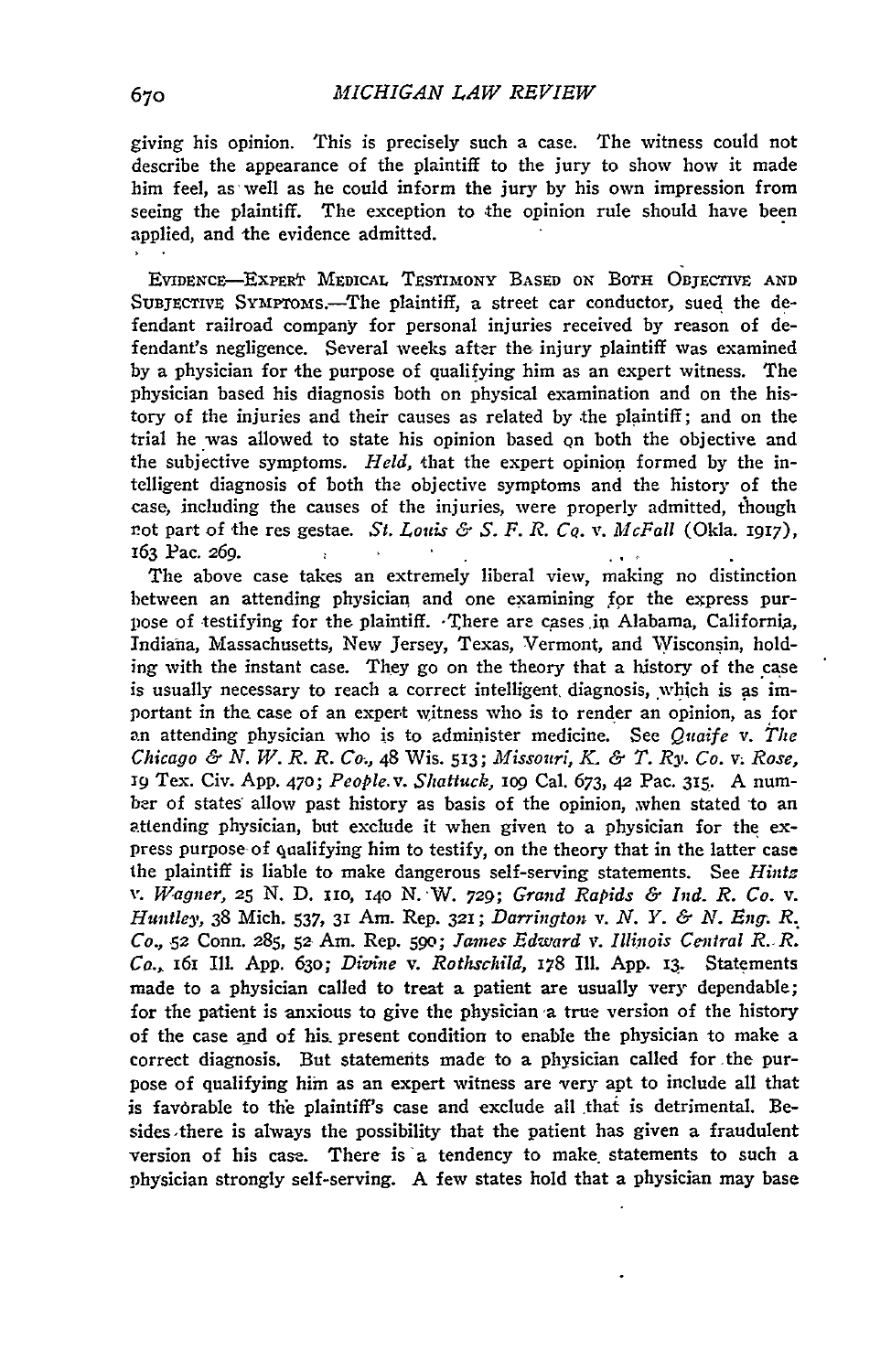his opinion both on objective symptoms and on statements of present pains and sensations, but not on statements of past symptoms. *lVilliams* v. *Great Northern R. Co.,* 68 Minn. 55, 70 N. W. 86o. In the following jurisdictions the statement of the past history of the case is held hearsay and inadmissible, the United States Courts, Florida, Georgia, Kansas, Kentucky, Minnesota, Mississippi, Missouri, New Hampshire, New York, North Carolina, and South Carolina. The following are typical cases. *People* v. *M11rplzy,*  IOI N. Y. 126, 4 N. E. 326, 54 Am. Rep. 66!; *Atlanta K.* & *N. Ry. Co.* v. *Gardner,* 122 Ga. 82, 49 S. E. 818; *Gibler* v. *Q11i110•, Omaha* & *Kansas City* · *Ry. Co.,* 129 Mo. App. 93, 107 S. W. 1021. The authorities are practically uniform that statements made by the patient about the cause of, and the responsibility for, the injury are not admissible, unless as res gestae. *Citizens St. R. Co.* v *.Stoddard,* IO Ind. App. 278, 37 N. E. 723.

INTUNCTION-RESTRAINING A NUMBER OF ACTS OF PICKETING ON THEORY THAT THEY CONSTITUTE AN UNLAWFUL WHOLE.-The defendant company. and its striking employees were enjoined from interfering in any way with the telephone service of the defendant company. One of the strikers, in an intervening petition, asserted his intention to interfere singly and in concert with others with the business of the company, in every peaceable and lawful mariner possible. The intervenor and several of the other strikers were attached for violation of the injunction. Upon motions questioning the validity of the proceedings *held* that the injunction was not too broad to be valid under the CLAYTON ACT. *Stephens* v. *Ohio State Telephone Co.* (1917), 240 Fed. 750.

The CLAYTON ACT prohibits the Federal courts from granting an injunction in labor disputes against the doing of any act "which might lawfully be done in absence of such dispute by any party thereto." The court in the principal case says that there is nothing new in this statute; that it represents the view taken universally by the courts before its passage. "'What constitutes peaceful picketing may be answered," says the court, "by any fair minded man if this question is asked, 'Would this be lawful if no strike existed?'" In passing on the pleadings of the intervenor, the court says that the declaration of the intention to interfere with the business in concert with others by lawful and peaceful means is practically a confession of ~n unlawful conspiracy. The court says: "It is a legal proposition, too firmly settled to be disregarded, that two or more persons may not combine to employ activities, in which singly they might lawfully engage, with an intent that the effect of their joint action should be the injury of another." It is submitted that this is sound. An act may be wrongful if committed by an individual, but too insignificant to be regarded as "unlawful" or punishable, while if participated in by many it would be punishable because of its serious consequences. There are a number of Federal cases in accord. *Oxley Stove Co. v. Cooper's International Union, 72 Fed. 695; Allis-Chalmers Co.* \·. *Iron l1Io11lders' Union,* 150 Fed. 155; *Tri-City Cent. Trades Co1111cil* v. *Am. Steel Fo1111dries,* 238 Fed. 728. Also see *\_George Jones Glass Co.* v.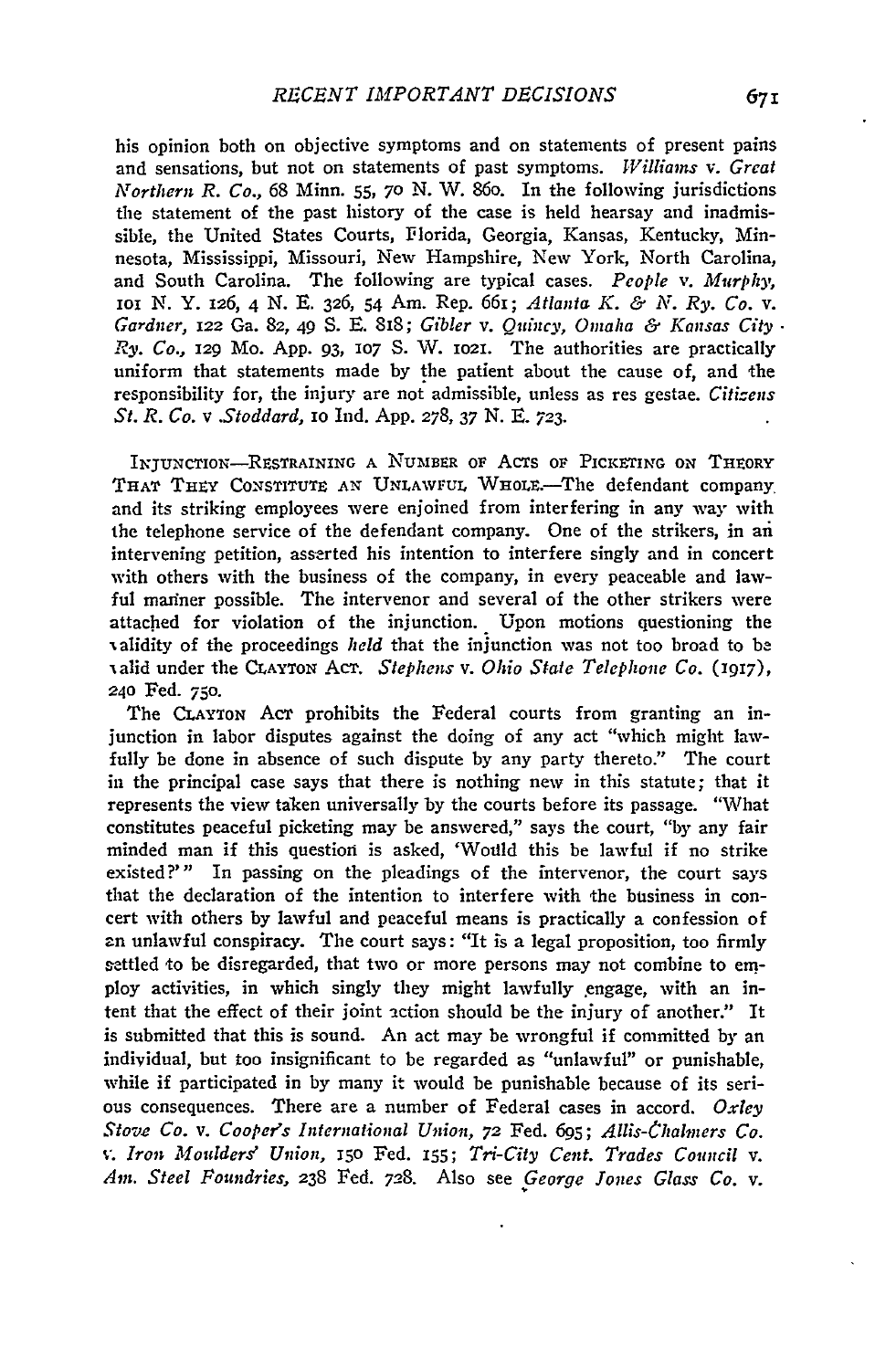*Glass Bottle Blowers' Assn, 72* N. *].* Eq. 653, 66 Atl. 953. In a recent similar case, the Minnesota court refused to grant an injunction, giving as its principal reason the difficulty of framing a decree. *Gra11t Const. Co.* v. *St. Paul Bldg. Trades Council (Minn. 1917), 161 N. W. 520. Other state cases have* denied the doctrine of the principal case. Lindsay & Co. v. Montana Fed*eration of Labor,* 37 Mont. *264,* 96 Pac. *127; Meier* v. *Speek,* g6 Ark. 6I8, *132* S. W. g88. It is important to notice that these cases invariably involve powerful labor unions. It is possible that the divergence of the decisions can be somewhat accounted for on the ground that most State judges are elected by popular vote while Federal judges and the judges in New Jersey are appointed. *:* 

NEGLIGENCE-LIABILITY OF. MANUFACTURER FOR FOREIGN SUBSTANCE IN BREAD.-Plaintiff, while masticating a piece of bread, bit into a nail which was below the surface and as a result lost two teeth. The loaf from which the slice was cut was made by the defendant and sold to a grocer from whom it was purchased by the plaintiff's sister. The defendant offered no evidence but rested at conclusion of the plaintiff's case. *Held* that the defendant is liable, in the absence of proof of the exercise of care and inspection in the manufacture of the bread, notwithstanding the lack of privity of contract between the plaintiff and defendant. *Freeman* v. *Sclmlts Bread Company* (1917), 163 N.Y. Supp. 396.

The decision in this case is in line with the tendency of recent New York cases to extend the liability of a manufacturer who fails to exercise care in the manufacture of his goods or 'in inspecting them before putting them upon the market for sale. *MacPherson v. Buick Motor Co., 217 N.Y.* 382, III N. E. 1050, Ann. Cas. I9I6C 440; *Miller* v. *Steinfeld,* 160 N. Y. Supp. 8oo. The decision in the principal case is put squarely upon the ground that a loaf of bread is an article which it is reasonably certain will become ciangerous if so negligently made as to allow foreign substances to enter into its manufacture. The earlier cases which considered the liability of a manufacturer, vendor or packer to the ultimate purchaser, as well as to persons not in privity of contract, for injuries from defects in the article sold, are collected and discussed in the note to *Tomtiizson* v. *Armour* & *Company,* 19 L. R. A. N. S. 923. See also the note to *Mazeetti v. Armour* & *Company,*  48 L. R. A. N. S. 21·3, and the long list of cases there cited and reviewed. These earlier cases limited the application of the doctrine announced in the principal case to poisons; explosives and things of like nature which in their normal operation are implements of destruction. See *Thomas* v. *Winchester,*  6 N. Y. 397, 57 Am. Dec. 455; *Wellington* v. *Downer Kerosene Oil Company,*  104 Mass. 64; *Norton* v. *Sewall,* 1o6 Mass. I43, 8 Am. Rep. *298; McCa/ferly*  v. *Mossberg & G. Mfg. Co., 23* R. I. 381, 50 Atl. 651, 55 L. R. A. 822. 91 Am. St. Rep. 637; *H11sct* v. J. *I. Case Threshing Machine Co.,* 120 Fed. Sos,  $57$  C. C. A. 237, 61 L. R. A. 303. We have seen the principle extended to an automobile *(MacPherson* v. *Buick Motor Co.,* supra), to a stepladder *(Miller* v. *Steinfeld,* supra.) and now to a loaf of bread, and apparently the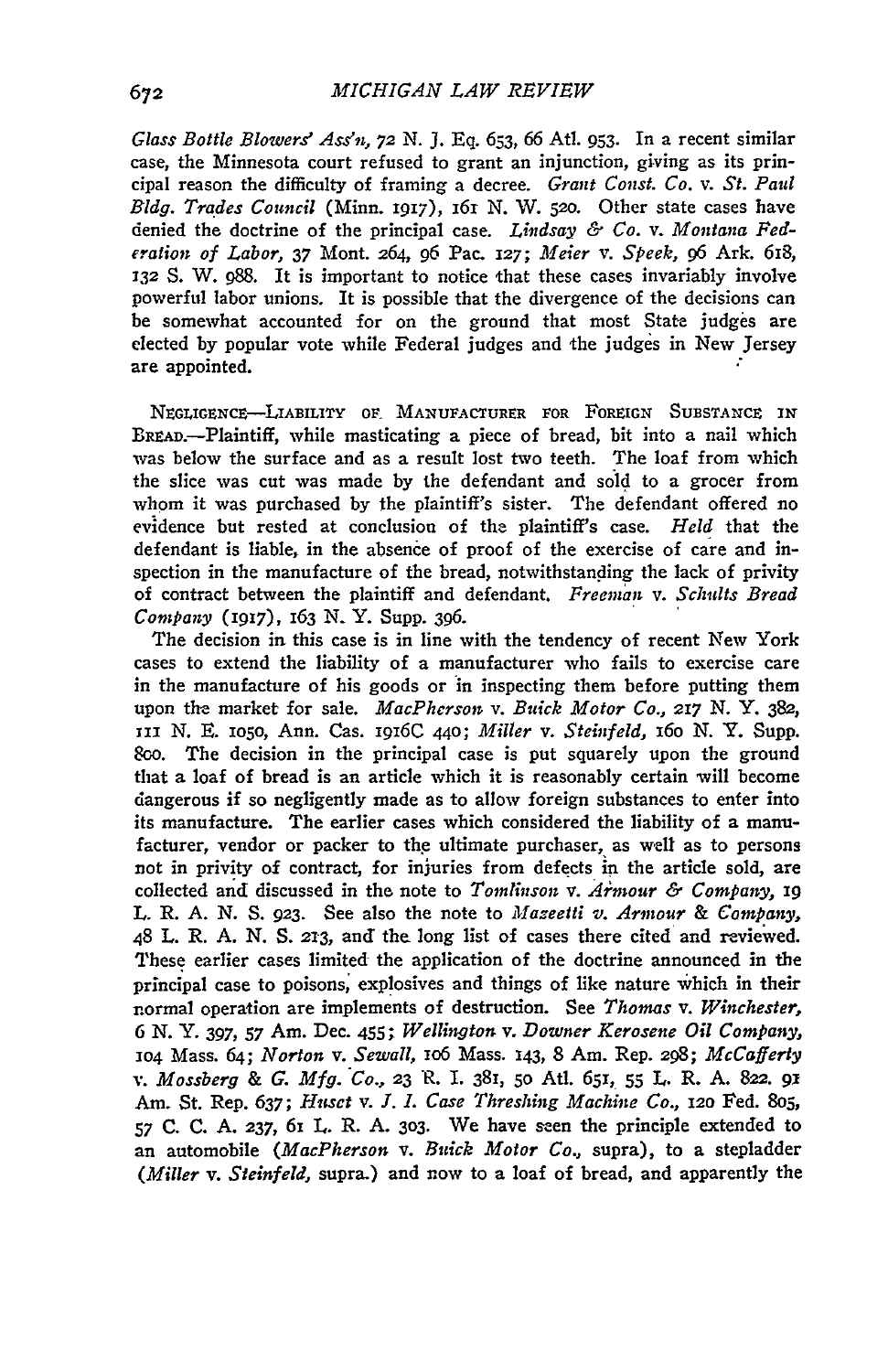end is not yet. Is it not time that we called a halt to this constantly growing list of manufactured articles that are considered so inherently dangerous in their nature as to put an absolute duty of inspection upon the manufacturer and an absolute liability, even to those with whom he has no privity of contract, if he fails to make such inspection? This criticism is not directed at the conclusion reached by the court but at the basis on which it rests its decision. The defendant contended that it was incumbent upon the plaintiff to show that the defendant had been negligent in the manufacture of the loaf and that the doctrine of *res ipsa loquitur* did not apply. to such a case. But this contention was brushed aside and the doctrine of *res ipsa loq11it11r* allowed to control. In that it would seem the court was wrong. Why not put the case upon the ground that the defendant owed a certain duty of care to the plaintiff and that for the plaintiff to recover he must first show that the defendant has been negligent in the performance cf that duty? This phase of the question is barely mentioned, while the duty to inspect is stressed to the point that would hold the defendant liable at all events if he failed to make such inspection. In this regard, and in putting a loaf ·of bread in the same category with deadly poisons, explosives, and other dangerous instrumentalities the court placed its decision upon a ground extremely hard to support. Opposed to *MacPherson* v. *Buick .Motor Co.,* supra, on which case the decision in the principal case was based, is *Cadillac Motor Co.* v. *Johnson,* 221 Fed. 801, 137 C. C. A. 279, L. R. A. l915E 287, decided by the Federal Court in New York about a year before the decision in *MacPherson* v. *Buick Motor Co.*, by the New York Court of Appeals.

TORTS--STRIKES.--Employes of plaintiff, who is a retail grocer, refused to pay their dues to the local grocery clerks' union. The union, although having no trade dispute with plaintiff, declared a strike against him, and picketed his place and sought to prevent persons from buying of him. Plaintiff brings suit against defendants as officers of the union and also as individuals representing the other numerous members. *Held* that the acts were illegal, ~nd the union and its members were liable therefor. *Harvey* v. *Chapman et al* (Mass. 1917), 115 N. E. 304.

In a case like this, where the injury is intentionally inflicted, the crucial question is whether there is justifiable cause for the. act. *Martel* v. *White,*  r85 Mass. 255, 6g N. E. 1085, 102 Am. St. Rep. 341, 64 L. R. A. 26o; *Jackson*  v. *Stanfield,* 137 Ind. 592, 36 N. E. 345, 24 L. R. A. 469. The weight of authority is to the effect that the right of a labor union to use coercion and compulsion by strikes or threats thereof is limited to strikes or threats thereof against persons with whom the combination has a trade dispute. *Pickett* v. *Walsh,* 192 Mass. 572, 78 N. E. 753, n6 Arn. St. Rep. 272, 6 L. R. A. N. S. 1667. Likewise it is illegal to coerce the customers or prospective customers of one with whom the union has no trade dispute to withhol'd their patronage from him. *Thomas* v. *Cincinnati etc. R. Co.,* 62 Fed. 8o3; *United States* v. *Cassidy,* 67 Fed. 6g8. Nor is this liability for injury to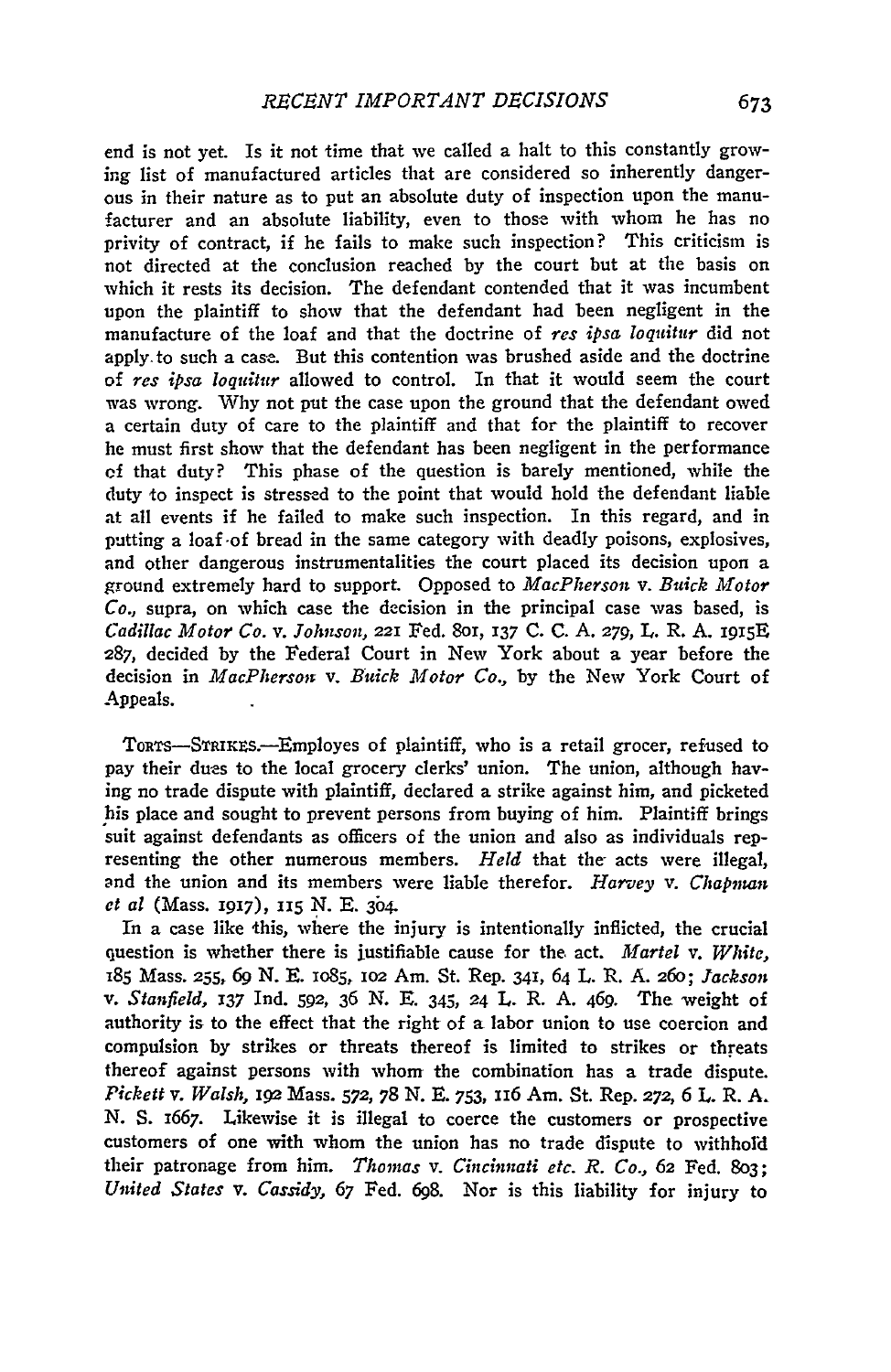one's business by coercing his customers to cease to patronize him dependent on the fact that contract relations are thereby broken. *Gray* v. *Bt1ilding Trades Comicil,* 91 Minn. 18o, *97* N. W. 666, 103 Am. St. Rep. *477,*  63 L. R. A. 753; *Jersey City Printing Cq.* v. *Cassidy,* 63 N. ]. Eq. *759,* 53 Atl. 230. The decision in the principal case is clearly right, there being no real trade dispute between the parties and no justification disclosed for the acts of the defendants. See generally, COOLEY TORTS (3rd ed.) 597-6o8. See also *Ertz* v. *Produce Exclza11ge, 79* Minn. 140, 81 N. W. 737, *79* Am. St. Rep. 433, 48 L. R. A. 90. For cases apparently contra to rule of principal case see *J. F. Parkinson Co;* v. *Building Trades Council,* 154 Cal. 581, 98 Pac. 1027, 21 L. R. A. N. S. 550; *State* v. *Van Pelt,* 136· N. C. 633, *49*  S. E. 177, 68 L. R. A. *76o.* 

VENDOR AND PURCHASER-TIME OF THE ESSENCE.-Plaintiff agreed to sell certain land 1o the respondent, The purchase was to be completed by a fixed date, and time was to be "in all respects strictly of the essence of the contract." The purchaser was accidentally prevented from completing at the fixed date, by the sickness of his attorney, and the vendor claimed a right to rescind the contract. In an action by the purchaser for specific performance *Held,* the vendor was entitled to rescind. *Brickles* v. *Snell*  '[i916] *2* A. C. *599,* 86 L. J. P. C. 22.

Time is not of the essence of an agreement to convey land unless it is expressly so stipulated; or follows by necessary implication from the nature of the transaction. *Cromwell v. Clinton Realty Co.*, 67 N. J. Eq. 540, 58-Atl. 1030. There are, however, a few decisions to the contrary. *Crippin v. Heermance*, Clarke Ch. (N, Y.) 133. But when the contract is merely an option to purchase the courts are agreed that time should be of the essence.  $Mc-$ *Kenzie v. Murphy, 31 Colo. 274, 72 Pac. 1075.* The reason for this is apparent. Any extension of time in such a case might work the prospective vendor irreparable injury. But a contract of that nature is not involved in the principal case. The right to reject title if it is proved legally defective, and the obligation to accept if it is valid, leaves the vendee no option. The most reasonable construction of a contract such as the one in- >olved here would seem to be that the equitable title vested when the contract was entered into; subject io be divested if the vendor should be unable to make good title. But if this view is not taken it must be plain that the vendor-purchaser relation must have been established at the expiration of the ten days at which time, as provided by the contract, the title would be deemed accepted if no written objection were made thereto. The vendor-purchaser relation having been established then under either possible view, the question arises whether the estate of the latter should be divested for failure to perfonn what must properly be considered a condition subsequent. The vendor could have had specific performance of the contract, and the injury which resulted to him from the trivial' default of the purchaser was so slight that enforcement of the stipulation making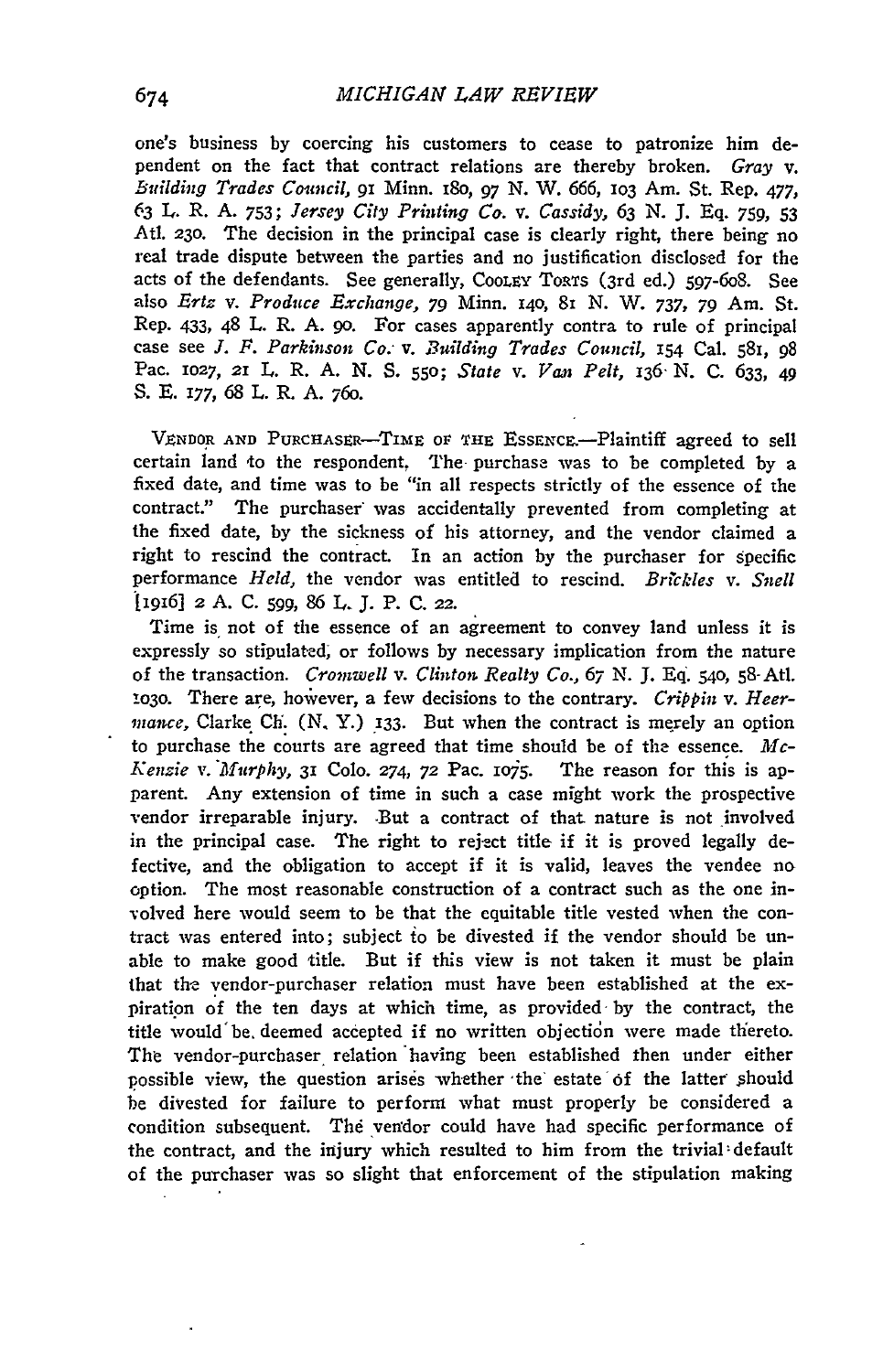time of the essence, would be, substantially, the inposition of a penalty. See note to *Wells v. Smith, 31 Am. Dec. 278, and 2 Lead Cases Eq. 1134; POME*r.oY EQ. §455·

WILLS-ELECTION OF WIDOW TO TAKE UNDER WILL ESTOPPING HER TO TAKE INTESTATE PROPERTY.-Testator gave the residue of his property to his wife and son in equal shares, but the devise to the son lapsed upon his death during the life of the testator, and the testator died intestate as to this property. It was contended on behalf of the widow of the testator that she was entitled to this intestate property, she being the sole heir at law of her husband. *Held* that since the widow had elected to take under the will she was estopped from taking any portion of her husband's estate except that given her under the will; and that the property as to which he died intestate went to those who would inherit had the deceased left no widow. In Re McAllister's Estate (Minn. 1917), 160 N. W. 1016.

Upon the point here presented there seems to be an irreconcilable conflict of authority. See in accord with the principal case, In Re Benson, 96 N. Y. 499, 48 Am. Rep. *646; Compt01i* v. *Ackers,* 96 Kan. 229, 150 Pac. 219. In an English case where the wilt expressly declared that certain provisions were made in lieu of dower, the court declared that the provisions applied only to such part of the estate as was disposed of by the testator, and the widow was not excluded from sharing in intestate property. *Naismith*  v. Boyes [1899], A. C. 495. The same rule was followed in Thompson's *Estate,* 229 Pa. *SAZ, 79* At!. 173; *Bane* v. *Wick,* 14 Ohio St. *505; Kaser* v. *Kaser,* 68 Ore. 153, 137 Pac. i87; *Sutton* v. *Read,* 176 Ill. 6g, 51 N. E. 8o1. Contra *Ellis* v. *D11mo11d,* 259 Ill. 483, 102 N. E. 8o1. In *Demoss* v. *Demoss,*  47 Tenn. 256, where it was not expressly stated to have been·in lieu of dower, the court decided in favor of the widow, basing their opinion upon the interpretation of their statute. Cf. *Collins v. Collins,* 126 Ind. 559, 25 N. E. 704 In *Beshore* v. *Lytle,* II4 Ind. 8, 16 N. E. 499, the court noticed the fact that the will gave the widow no "separate or individual estate," but merely made her a trustee, therefore her election to take under the will was not inconsistent with her claim to an ultimate share under the Jaw. See in accord, *Micherson* v. *Bowly,* 4g. Mass. 424; *State* v. *Holmes,* ns Mich. 456, 73 N. W. 5~8; *Philleo* v. *Holliday,* 24 Tex. *38; Bost* v. *Bost, 57* N. C. 484. Also, I Col. LAW REV. 521.

WILLS-INCORPORATION OF FUTURE EVENT AS PART OF ORIGINAL DESCRIP-TION.-Testatrix devised an estate to an afflicted son for life with remainder to "either one of my children who will take him into "their family and see that he is supported and treated well"; no child was named to perform this duty. After the death of the life tenant, despite the fact that there is no dispute as to who did fulfil the condition by caring for the invalid, it is contended that this provision is void for uncertainty. *Held* (one justice dissenting) that the attempt to dispose of the remainder failed because the testatrix did not name or sufficiently designate which of the children should care for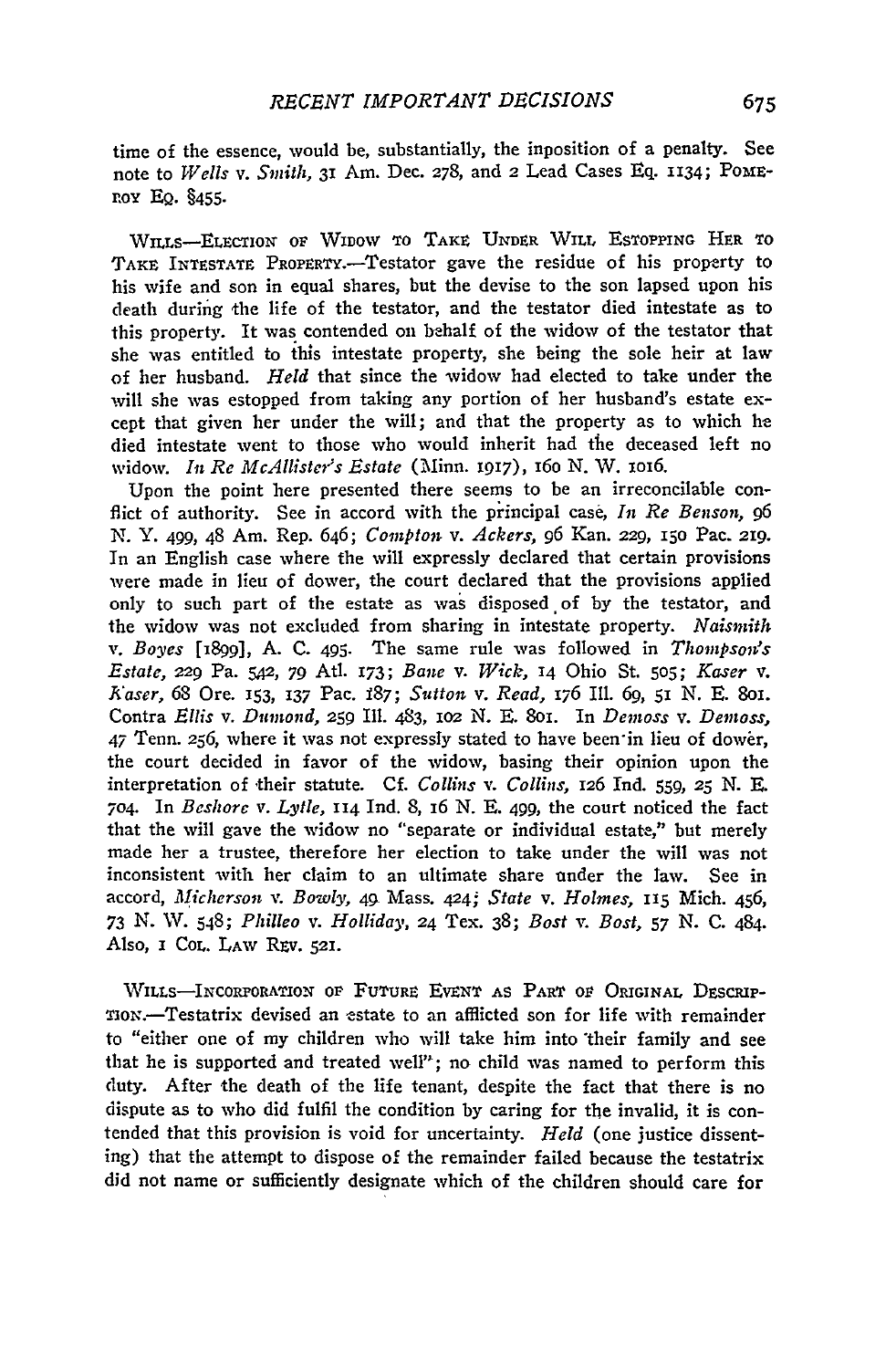the life-tenant and thereby become entitled to the remainder. Summers v. *Sitmmers* (Ala. 1916), 73 So. 401.

In *Lehnhoff* v. *Theine,* 184 Mo. 346, 83 S. W. 469, an estate was given to those who paid for the maintenance of testator, but the court found that the one who claimed to have fulfilled the provision was indebted to the testator, and as a matter of fact there was no person who answered the requirements. The same question was before the court in *Fiester* v. *Shepard,*   $92$  N. Y. 251, on an appeal from the Surrogate court, but the case was dismissed on the grounds that the lower court had no jurisdiction. The writer of the opinion in the principal case expresses his dissent from the decision of the court, and cites *De1mis* v. *Holsapple,* 148 Ind. *297,* 47 N. E. 631, 46 L. R. A. 168, 62 Am. St. Rep. 526, in support of his dissent. The theory of the dissent is that where an intention clearly appears in a will that a gift should vest in a person to\_ be ascertained upon the happening of a certain event or by the performance of certain conditions, the will is not void for uncertainty, but the gift will vest in such person who does answer the description, for example, the determination of the members of a class. See *.Pesting* v. *Allen,* 12 M. & W. *279.* If the vesting of the gift. may depend upon a contingency, then, as was decided in *Stubbs v. Sargon, 2* Keen 256, an. event to happen. in the future may form part of the original description of the devisee. See in accord *Howard* v. *American Peace Soc.,* 49 Me. 288; *Shepard v. Shepard, 57 Conn. 24, 17 Atl. 173.* ·

WORKMEN'S COMPENSATION ACT-EXCLUSIVE CHARACTER OF REMEDY.<sup>In</sup> an action under §§1902-19o8, Code of Civ. Proc., by an intestate's surviving brothers and sisrers against his employer to recover damages resulting from intestate's deatli caused by the employer's negligence, the employer interposed the WORKMEN'S COMPENSATION ACT as a defense, it appearing that the deceased was employed in an occupation to which the ACT applied, and that he left no wife, children, or other kin answering the description of those entitled to compensation under the .Acr. The Supreme Court sustained plaintiff's demurrer to this answer. *Shanahan* v. *Monarch Engineering Company,*  156 N. Y. Supp. 143· The Appellate Division affirmed this decision .in 159 N. Y. Supp 257. On appeal to the Court of Appeals it was *held* that the order of the Appellate Division be reversed on the ground that the remedy provided by the WORKMEN's COMPENSATION ACT was exclusive, and that the surviving adult brothers and sisters of a servant killed in service had *po* right of action. *Shanahan* v. *Monarch Engineet:ing Co.* (N. Y. 1916), II4 N. E. *795·* 

The principal case turns upon the construction of the statute providing a remedy for death of an employee. The court construes the word "exclusive," appearing in §11 of the Acr as meaning that the remedy provided by the ACT for those enumerated as beneficiaries, not only excludes any other action by them, but it also excludes any action by those not enumerated. Hence the plaintiffs in this action, not being named as beneficiaries in the Acr, cannot maintain an action. The rule of statutory construction involved